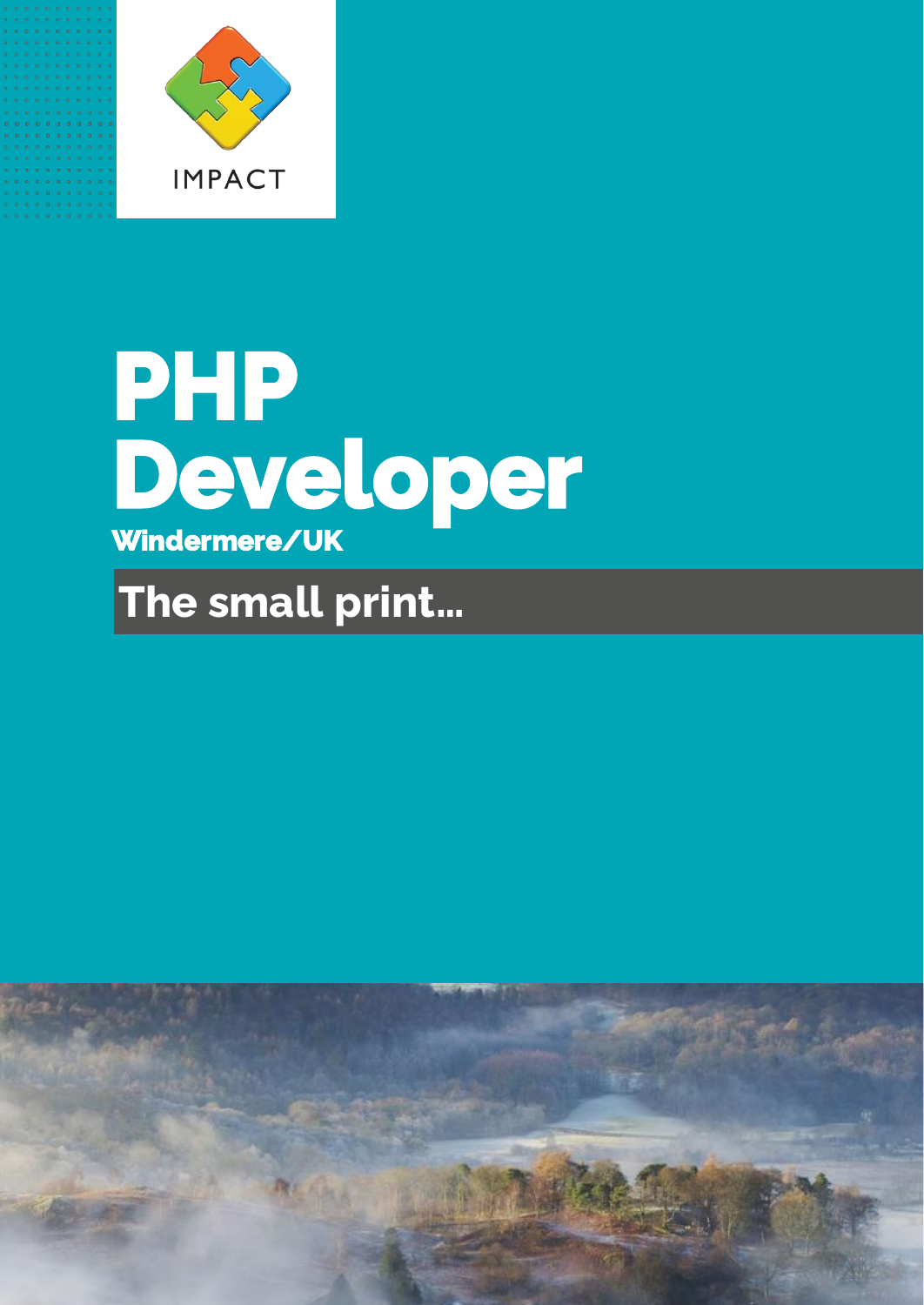# **PHP Developer The small print**



#### **Overview**

**Impact is an award-winning, world-leading experiential learning company. Since 1980, we have worked with organisations to develop leadership capacity and catalyse change.**

The Digital Design and Development Team at Impact work in partnership with organisations to solve impactful business problems. We are an eclectic creative team; we share a passion for combining deliberate design with innovative technology to create engaging and purposeful user experiences.

#### **Key objectives**

**Copyright Impact**

**® 2022**

The PHP developer will be part of the Digital Design and Development Team working with other developers and digital designers on our virtual experiential learning platforms.

#### **Key requirements we are looking for in a PHP Developer:**

- **Three years of professional PHP development experience, including working with databases** such as MySQL, ideally in an agile development team
- **Experience with Javascript and REACT**
- Experience in troubleshooting and writing automated tests
- **Experience developing for Drupal or a similar CMS**
- Understanding accessibility and security compliance
- Understanding fundamental design principles behind scalable applications
- Comfortable working with code versioning tools, such as Git
- **EXCELENT COMMUNICATION SKILLS and being able to work independently or in a team**
- Willingness to put your team first and contribute where necessary to get the job done